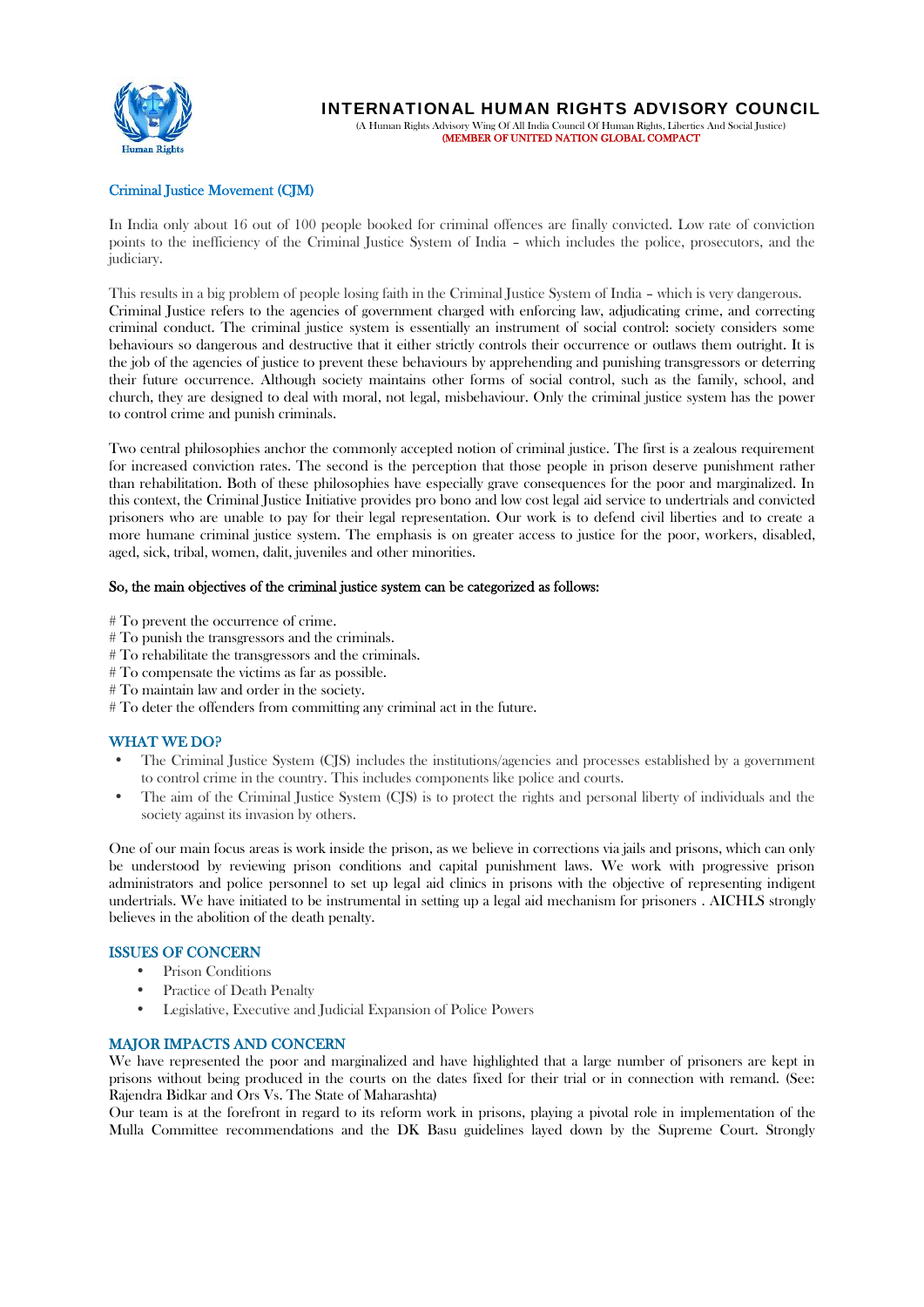

**INTERNATIONAL HUMAN RIGHTS ADVISORY COUNCIL**

(A Human Rights Advisory Wing Of All India Council Of Human Rights, Liberties And Social Justice) **(MEMBER OF UNITED NATION GLOBAL COMPACT**

condemning custodial torture and violence. However, statistics still demonstrate that 80% of India's prison inmates are undertrials and much remains to be done to improve the criminal justice system of the country , sources (NCRB)

*"The use of extra-judicial means pervades every facet of the criminal justice system in every Indian state, remaining an enduring legacy and everyday reality for millions of citizens. Instead of introducing reforms in the prevailing justice system and ensuring basic protection of the rights of the poor and minority groups, the government, aided by popular media, is calling for more stringent and oppressive laws."*

# **OUR SUGGESTIONS**

Criminal Justice System in India requires a strong second look.

The criminal investigation system needs higher standards of professionalism and it should be provided adequate logistic and technological support. Serious offences should be classified for purpose of specialized investigation by specially selected, trained and experienced investigators. They should not be burdened with other duties like security, maintenance of law and order etc., and should be entrusted exclusively with investigation of serious offences.

The number of Forensic Science Institutions with modern technologies such as DNA fingerprinting technology should be enhanced. The system of plea-bargaining (as recommended by the Law Commission of India in its Report) should be introduced as part of the process of decriminalization.

The greatest asset of the police in investigation of crimes and maintenance of law and order is the confidence of the people. Today, such public confidence is at the lowest ebb. The police are increasingly losing the benefit of this asset of public confidence. Hard intelligence in investigations comes from public cooperation. If police are seen as violators of law themselves or if they abuse their powers for intimidation and extortion, public develop an attitude of revulsion and the onerous duties and responsibilities that the police shoulder become more onerous and difficult.

In order that citizen's confidence in the police administration is enhanced, the police administration in the districts should periodically review the statistics of all the arrests made by the police in the district and see as to in how many of the cases in which arrests were made culminated in the filing of charge-sheets in the court and how many of the arrests were ultimately turned out to be unnecessary. This review will check the tendency of unnecessary arrests. Some statistics indicate that in some districts in the country, nearly 80% of the arrests were made in respect of bailable offences.

The legal services authorities in the States should set up committees with the participation of civil society for bringing the accused and the victims together to work out compounding of offences.

# Criminal laws:laws related to Indian penal code, evidence act etc is discussed here

Of late, the relevance of our criminal justice system- both substantive and procedural- a replica of the British colonial jurisprudence, is being seriously questioned. Perhaps the criminal judicial system is based on the laws that are arbitrary and operate to the disadvantages of the poor. They have always come across as law for the poor rather than law of the poor. It operates on the weaker sections of the community, notwithstanding constitutional guarantee to the contrary.

There are hardly any people to advocate for the new laws to help the poor, there are practically none to pressurize the government and the legislature to amend the laws to protect the week and the poor. Even after five decades of independence, no serious efforts have been made to redraft penal norms, radicalize punitive processes, humanize prison houses and make anti-social and anti-national criminals etc. incapable of escaping the legal coils.

The criminal justice system is cumbersome, expensive and cumulatively disastrous. The poor can never reach the temple of justice because of heavy costs involved in gaining access and the mystique of legal ethos. The hierarchy of courts, with appeals after appeals, puts legal justice beyond the reach of the poor. Making the legal process costlier is an indirect denial of justice to the people and this hits hard on the lowest of the low in society. In fact, the legal system has lost its credibility for the weaker section of the community.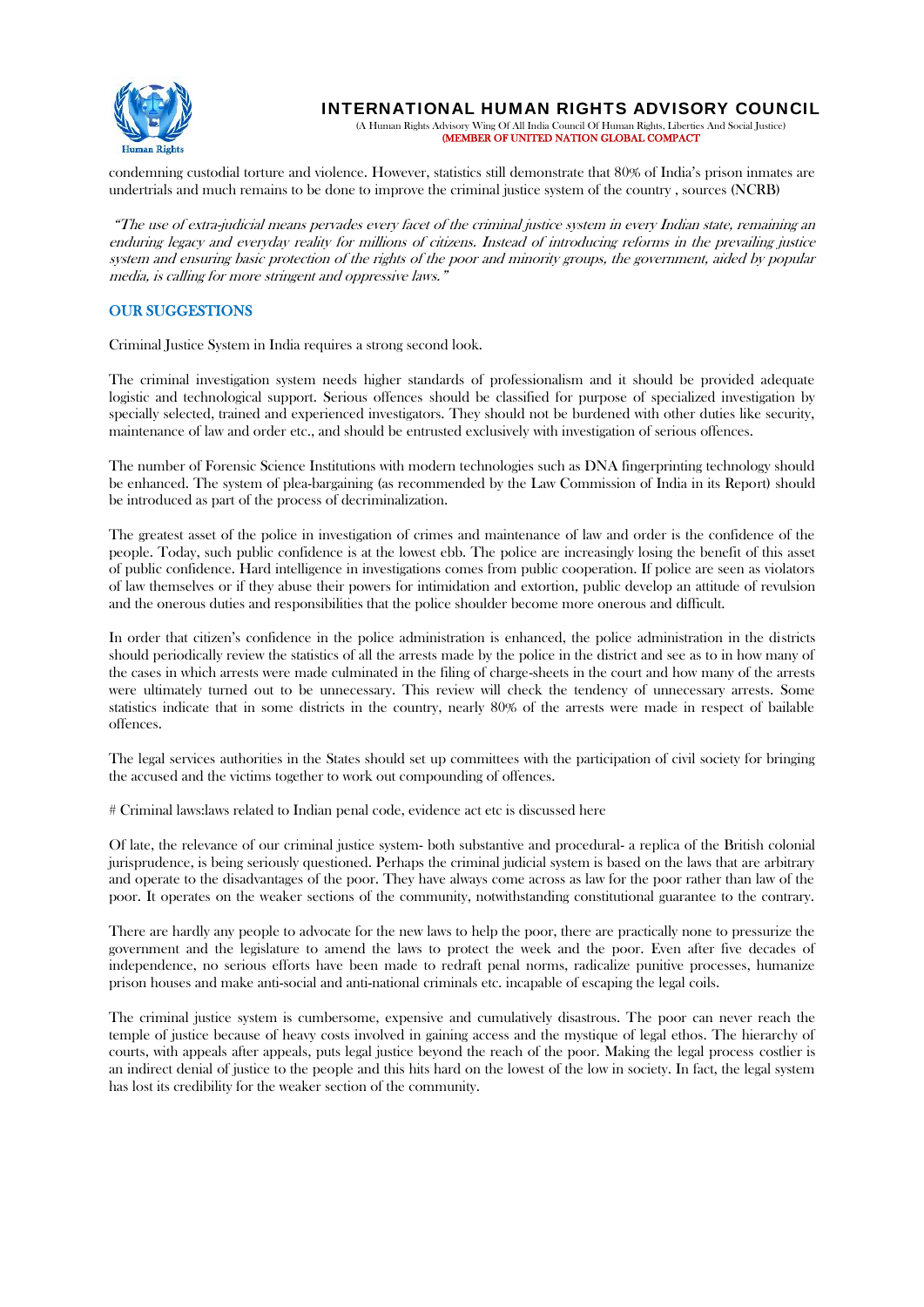

**INTERNATIONAL HUMAN RIGHTS ADVISORY COUNCIL** (A Human Rights Advisory Wing Of All India Council Of Human Rights, Liberties And Social Justice)

**(MEMBER OF UNITED NATION GLOBAL COMPACT**

Of course, the judiciary in recent years has taken a lead and has come forward with a helping hand to give some relief to the victims of criminal justice in a limited way.

Some of the recent developments that have taken place during the last few years in our judicial delivery system to seek redress and accord justice to the poor are worth mentioning. The importance of these developments to the delivery system of justice can't be ignored. They have revolutionized our judicial jurisprudence and will go a long way in giving relief to the large masses and the common man.

In view of the importance of the subject matter, it is proposed to explain in brief some of the important areas of the criminal justice system that have attracted the attention of the courts in recent years. These are:

- 1. Public interest litigation.
- 2. Bail justice jurisprudence.
- 3. Prison justice.
- 4. Compensation to the victims.
- 5. Legal aid and legal services.

# **PUBLIC INTEREST LITIGATION**

Public interest has its origin in the United States. It was during the 1960s that public interest litigation emerges as a part of the legal aid movement primarily aimed at protecting the rights of the weaker sections of the community, such as the women, children, physically and mentally handicapped and the like.

In India during the last few years, a new wave of public interest litigation has struck the courts. It is being argued I some quarters that public interest litigation has opened a floodgate of litigation and by such action, the Indian judiciary seems to be projecting itself as the upholder of the freedom of people.

This over act of the judiciary is regarded as nothing but interference in the action of the executive, which is making a good and effective government impossible. It is pointed out that the judiciary might collide head on with the other organs of the State-the executive and the legislature- in which event, being the weakest, it would collapse.

#### **Bail Justice System**

Bail is a generic term used to mean judicial release from custodia legis. The right to bail- the right to be released from jail in a criminal case, after furnishing sufficient security and bond- has been recognized in every civilized society as a fundamental aspect of human rights. This is based on the principle that the object of a criminal proceeding is to secure the presence of the accused charged of a crime at the time of the inquiry, trial and investigation before the court, and to ensure the availability of the accused to serve the sentence, if convicted. It would be unjust and unfair to deprive a person of his freedom and liberty and keep him in confinement, if his presence in the court, whenever required for trial, is assured.

#### **Prison Justice**

Justice delayed is justice denied. This is more so in criminal cases where the liberty of an individual is at stake and in jeopardy. The irony of fate is that in all such cases, it is the poor and the week who are the victims of the criminal justice system, and not the rich who are able to get away.

The plight of undertrial prisoners for the first time came to the notice of the Supreme Court of India in the landmark case of **Hussainara Khatoon v. State of Bihar** in 1979, wherein it was disclosed that thousands of undertrial prisoners were languishing in various jails in the State of Bihar for periods longer than the maximum term for which they could have been sentenced, if convicted. While granting a character of freedom for undertrials who had virtually spent their period of sentences, the court said their detention was clearly illegal and was in violation of their fundamental rights guaranteed under Art.21 of the Constitution of India. The court further said that speedy trial is a constitutional mandate and the State can't avoid its constitutional mandate and its constitutional obligation by pleading financial or administrative inability.

In Sanjay Suri , a trainee newspaper reporter initiated a public interest litigation by moving a writ petition in the Supreme Court of India to gather information about seven juvenile prisoners locked up in Tihar Jail, Delhi, whose